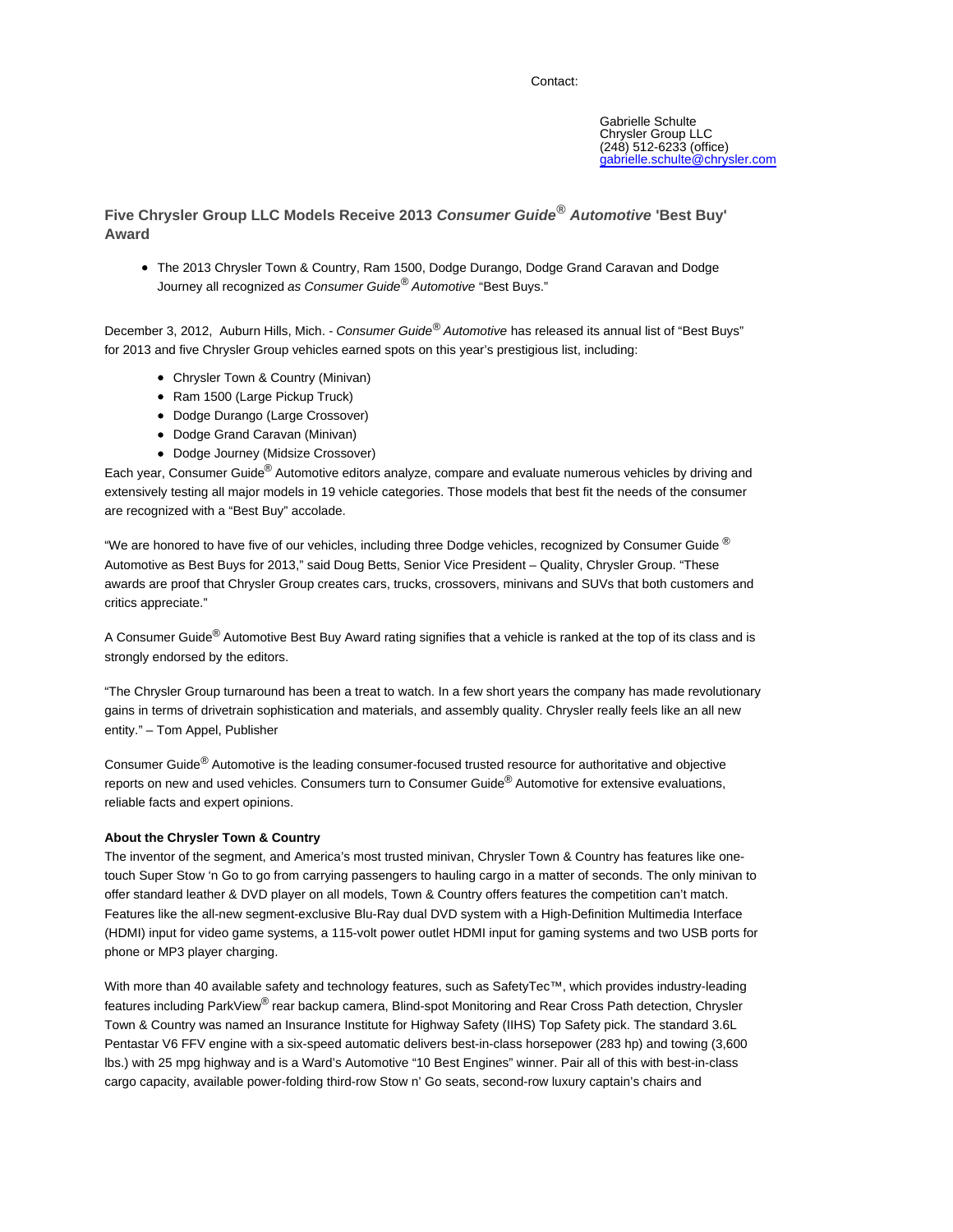numerous other luxury features, Town & Country proudly takes its place atop the minivan crowd.

## **About the Ram 1500**

The 2013 Ram 1500 marks a milestone for Ram as this truck delivers best-in-class fuel economy of 18 MPG city and 25 MPG highway with a truckload of pioneering, fuel-saving systems including a more fuel efficient and more powerful 3.6-liter V-6 engine and first-in-segment technologies: eight-speed TorqueFlite 8 transmission, stop-start and active aerodynamics, including grille shutters and air suspension. Ram engineers changed every area of the truck – from a newly designed frame to new engines and transmissions to a new interior with the next-generation Uconnect<sup>®</sup> system. With best-in-class ride and handling and best-in-class aerodynamics, the 2013 Ram 1500 delivers unmatched content, performance and capability to truck buyers. The 2013 Ram 1500 is available in nine trim levels and starts at \$23,585 including \$995 destination charge.

#### **About the Dodge Durango**

The 2013 Dodge Durango is the best-equipped seven-passenger SUV with a starting U.S. Manufacturers' Suggested Retail Price (MSRP) less than \$30,000. With class-leading towing, 85 cu.ft. cargo space with seats folded, 50 possible seating configurations – including available second-row captain's chairs, more than 550-mile driving range, unsurpassed V-6 power and available 5.7-liter HEMI V-8, the Durango defines "utility." Not only does Durango have 45 safety and security features, it's also an Insurance Institute for Highway Safety (IIHS) Top Safety pick.

2013 models have a host of updates to give customers more choice than ever. An optional Rallye Appearance Group for SXT models includes R/T exterior cues, dual exhaust with 295 hp, polished 20-inch R/T wheels with Mineral Grey pockets, Uconnect/Bluetooth Streaming Audio, leather-wrapped steering wheel and shift knob and illuminated sun visors. Premium Nappa leather with ventilated front seats is available on R/T models, and blindspot/Rear Cross path detection is available on R/T and Citadel models. Forward collision warning and adaptive cruise is now optional on Citadel models.

#### **About the Dodge Grand Caravan**

America's best-selling and most awarded minivan ever is also the most affordable seven-passenger minivan in America, with a starting U.S. MSRP of \$19,995. The Inventor of the Minivan – the original and still the best – also is the most versatile vehicle in its class with 81 different seating configurations and second-row one-touch Super Stow 'n Go seating. The standard 3.6L Pentastar V6 FFV engine with a six-speed automatic delivers best-in-class horsepower (283 hp) and towing (3,600 lbs.) with 25 mpg highway and is a Ward's Automotive "10 Best Engines" winner.

For 2013, a new segment-exclusive Blu-Ray dual DVD/video system is available and features a High-Definition Multimedia Interface (HDMI) input for video game systems, a 115-volt power outlet and two USB ports so customers can charge their cell phones, laptops, tablet PCs or MP3 players. The Blu-Ray player can play both standard DVDs and Blu-Ray Discs. Also new for 2013 is integrated Trailer Sway Damping that automatically helps keep a trailer in line and towed safely down the road. Dodge Grand Caravan is an Insurance Institute for Highway Safety (IIHS) Top Safety Pick. With class-leading cargo capacity, best-in-class power, 100,000-mile powertrain warranty and segmentexclusive Super Stow 'n Go, the 2013 Dodge Grand Caravan truly is the industry's most affordable and versatile cargo and passenger vehicle.

#### **About the Dodge Journey**

Dodge Journey is the fastest growing, most versatile and most affordable seven-passenger crossover in its class, and is the only vehicle in its class to offer four or six cylinder engines, front or all-wheel drive and five or seven passenger seating. With a starting U.S. Manufacturers' Suggested Retail Price (MSRP) of \$18,995 (excluding \$995 destination), the Dodge Journey is the most affordable vehicle in the United States with available seven passenger seating. New for 2013, Dodge Journey R/T has a new high-performance suspension, dimpled leather seats and heated steering wheel with red accent stitching. Crew models now receive a no-charge leather interior with heated front seats and steering wheel, giving customers even more value.

The available Pentastar 3.6-liter V-6 engine has a best-in-class 283 horsepower, and the standard four cylinder engine delivers 26 miles per gallon on the highway. The Dodge Journey has been named an Insurance Institute for Highway Safety (IIHS) Top Safety pick for four consecutive years and carries a 5-year/100,000-mile limited powertrain warranty. With 67.6 cu.ft. of cargo space with all seats folded and in-floor storage bins in front of second-row seats,